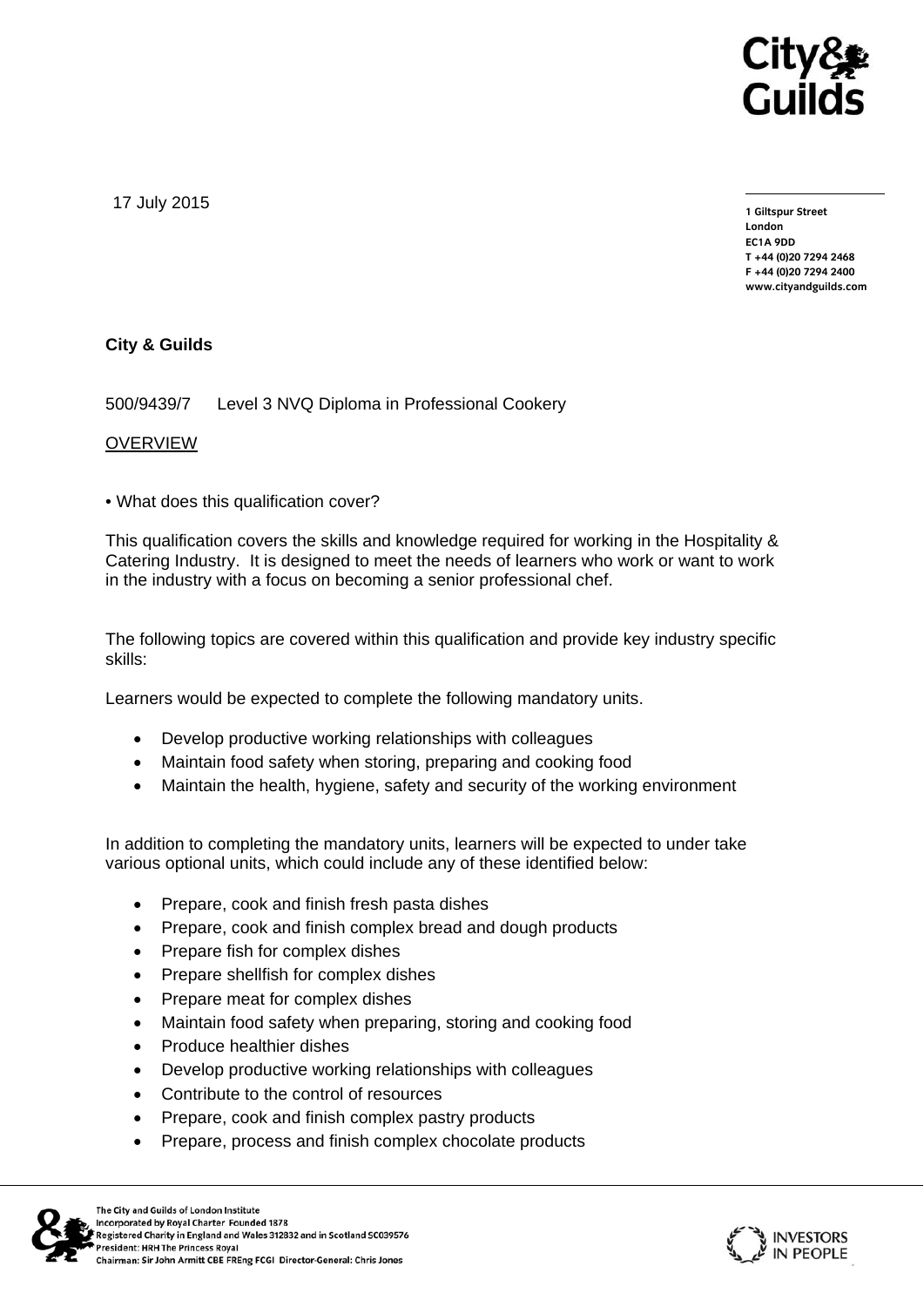

You have the option to undertake this qualification as a standalone offer in preference to the full apprenticeship or as part of an Apprenticeship Framework. You will take this qualification as part of an Apprenticeship if you are new to the hospitality industry, or you have previously undertaken a Level 2 Apprenticeship and wish to further specialise and progress into a supervisory role. In the apprenticeship you will also need to undertake an additional knowledge-based qualification as well as be assessed in functional skills in maths and English.

• Who could take this qualification?

Learners would choose to do this qualification over other qualifications as it provides the flexibility to undertake a qualification on a part time or full time basis. This would help an individual fit learning in with their own circumstances, whether they are looking to further their skills or looking for a career change. This qualification enables a learner to identify the priority topics they wish to achieve, an option that lends itself to learners requiring more flexibility and applicability in their learning pathway. Other industry qualifications are delivered full time and are more structured, therefore making them suitable for learners undertaking full time learning and progressing from level 2.

This qualification is suitable for anyone from 16 years old or over.

• What could this qualification lead to?

This qualification could lead to jobs such as:

- Sous chef
- Chef De partie
- Demi Chef De partie
- Executive chef

Your day-to-day duties in these roles may involve:

food preparation cooking food plating food maintaining the cleanliness of the kitchen teamwork

You will cook, prepare and plate dishes ready to serve in a variety establishments. The waiting staff would inform the kitchen team of the menu items ordered.. You will work in the kitchen to prepare the dishes. If there are multiple orders from one table, you and the team must work together to make sure they are served at a similar time. If you were to work in a fine dining restaurant are made from scratch.

You'll work with many types of ingredients, as establishments will rotate their menu and use fresh, seasonal produce. Fresh ingredients have a low shelf life so the stock will be monitored so the fresh food is not contaminated. You will learn the importance of storing food items correctly and adhering to health and hygiene procedures.